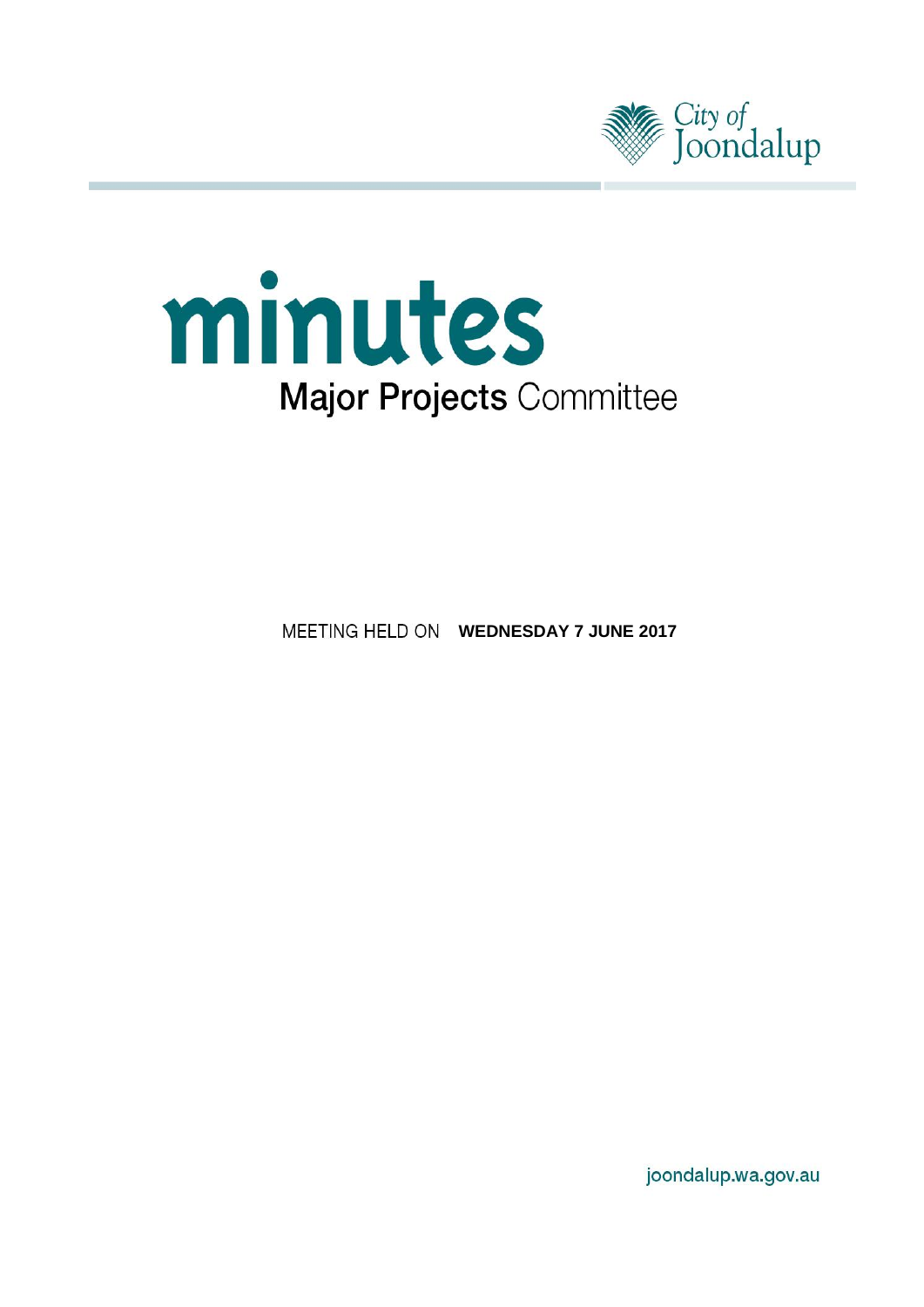## **TABLE OF CONTENTS**

| Item No. | <b>Title</b>                                                                                                                      | Page No. |
|----------|-----------------------------------------------------------------------------------------------------------------------------------|----------|
|          | <b>Declaration of Opening</b>                                                                                                     | 3        |
|          | <b>Declarations of Interest</b>                                                                                                   | 4        |
|          | Apologies/Leave of absence                                                                                                        | 4        |
|          | Announcements by the Presiding Member without discussion                                                                          | 4        |
|          | Identification of matters for which the meeting may be closed to<br>the public                                                    | 4        |
|          | <b>Petitions and deputations</b>                                                                                                  | 4        |
|          | <b>Reports</b>                                                                                                                    | 5        |
| 1        | Joondalup Performing Arts and Cultural Facility - Business Case<br>Community Consultation Results and Project Progression Options | 5        |
|          | <b>Closure</b>                                                                                                                    | 15       |
|          |                                                                                                                                   |          |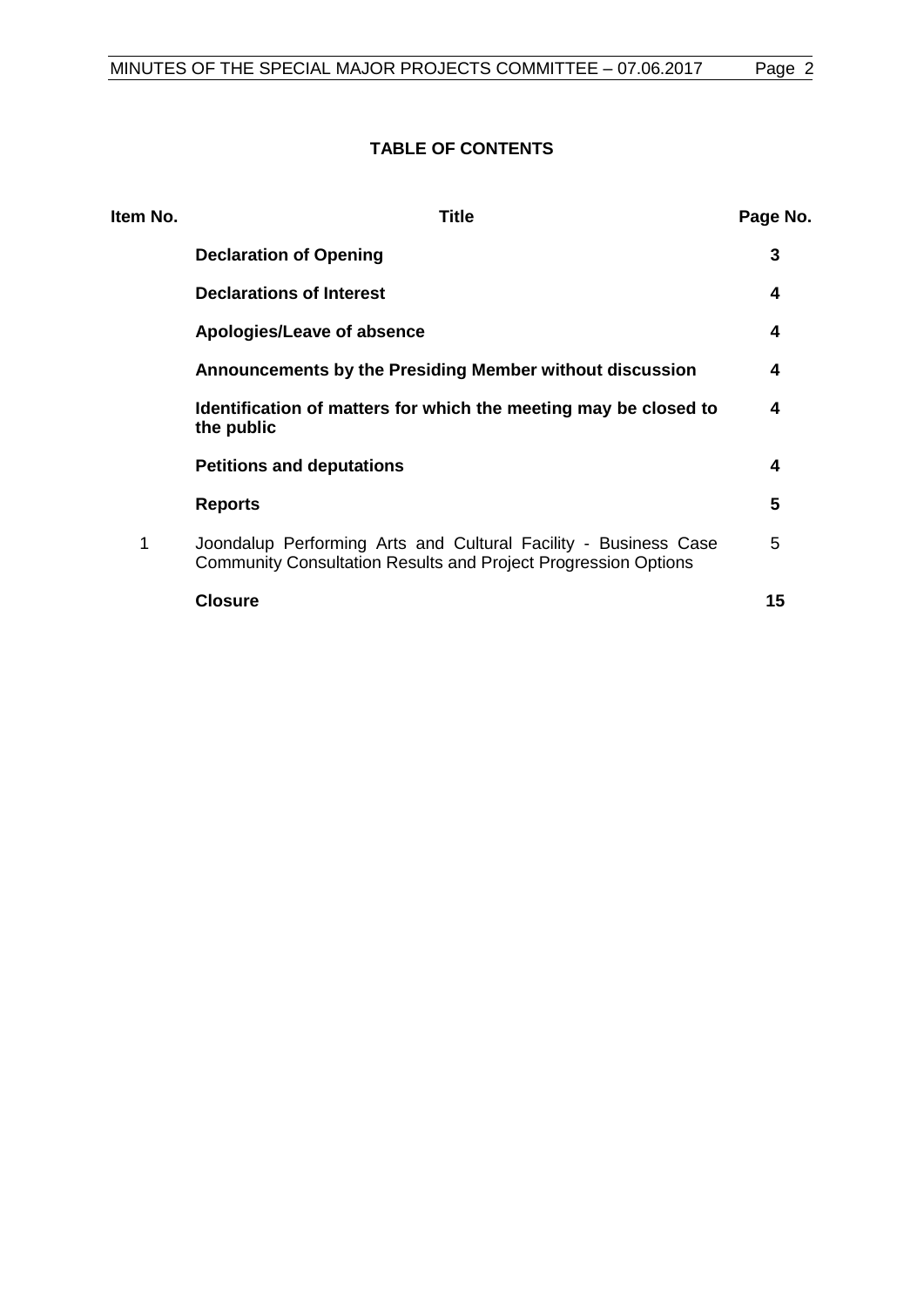# **CITY OF JOONDALUP**

### **MINUTES OF THE SPECIAL MAJOR PROJECTS COMMITTEE MEETING HELD IN CONFERENCE ROOM 1, JOONDALUP CIVIC CENTRE, BOAS AVENUE, JOONDALUP WEDNESDAY 7 JUNE 2017.**

### **ATTENDANCE**

## **Committee Members**

| Mayor Troy Pickard   | <b>Presiding Member</b>        |
|----------------------|--------------------------------|
| Cr Kerry Hollywood   | <b>Deputy Presiding Member</b> |
| Cr Nige Jones        |                                |
| Cr Liam Gobbert      |                                |
| Cr Mike Norman       |                                |
| Cr John Chester      |                                |
| Cr Russ Fishwick, JP |                                |

#### **Observers**

Cr Tom McLean, JP Cr Russell Poliwka Cr Philippa Taylor

#### **Officers**

| <b>Chief Executive Officer</b>                   |
|--------------------------------------------------|
| <b>Director Corporate Services</b>               |
| Director Governance and Strategy                 |
| <b>Manager Governance</b>                        |
| <b>Manager City Projects</b>                     |
| Manager Strategic and Organisational Development |
| <b>Senior Financial Analyst</b>                  |
| Acting Strategic Policy Development Coordinator  |
| Senior Projects Officer                          |
| <b>Governance Officer</b>                        |
|                                                  |

## <span id="page-2-0"></span>**DECLARATION OF OPENING**

The Presiding Member declared the meeting open at 6.34pm.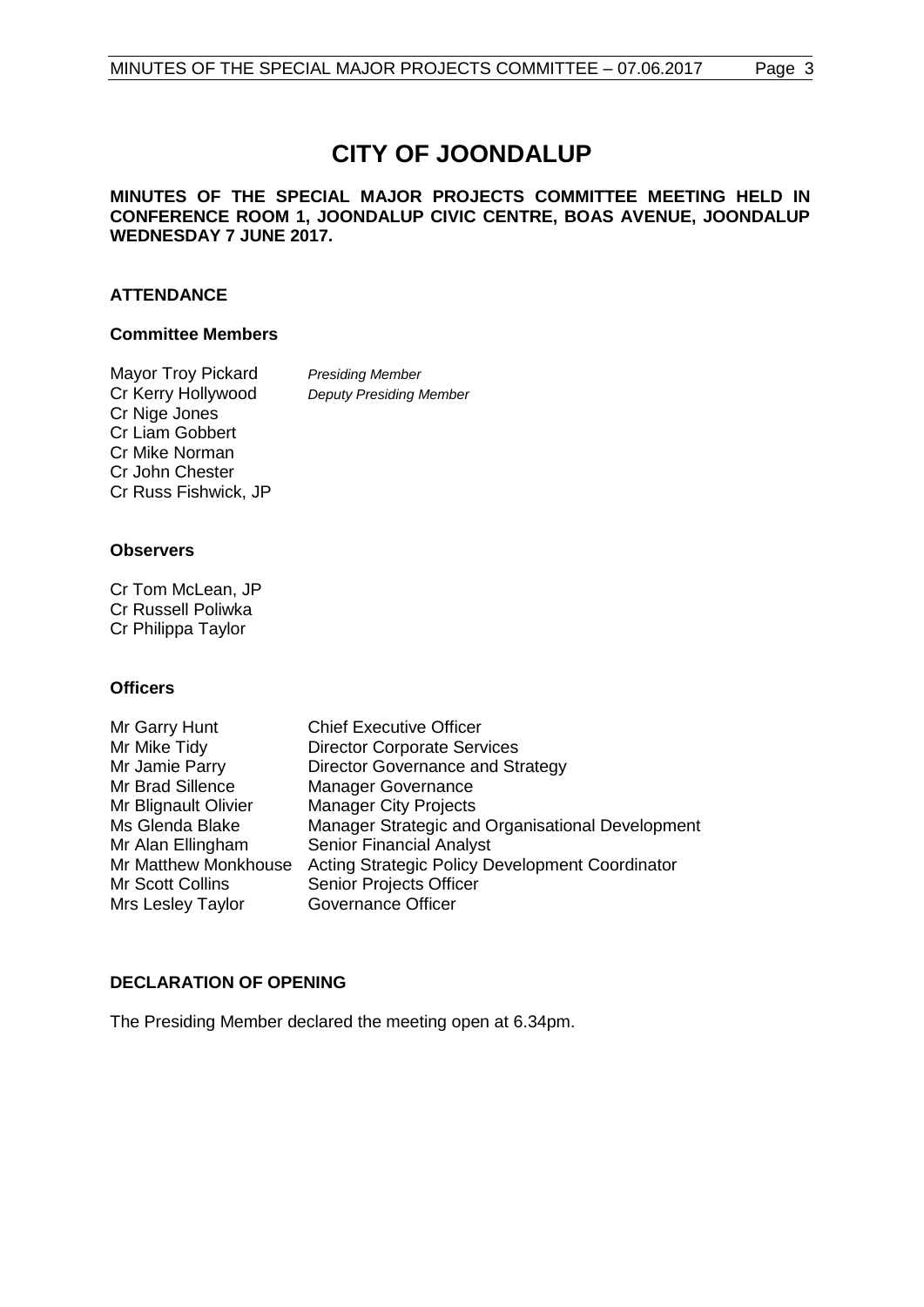## <span id="page-3-0"></span>**DECLARATIONS OF INTEREST**

Nil.

## <span id="page-3-1"></span>**APOLOGIES/LEAVE OF ABSENCE**

#### **Leave of Absence previously approved**

| Cr Sophie Dwyer                    | 1 July to 17 July 2017 inclusive;         |
|------------------------------------|-------------------------------------------|
| <b>Cr Christine Hamilton-Prime</b> | 14 July to 21 August 2017 inclusive;      |
| Cr Sophie Dwyer                    | 23 September to 8 October 2017 inclusive. |

## <span id="page-3-2"></span>**ANNOUNCEMENTS BY THE PRESIDING MEMBER WITHOUT DISCUSSION**

Mayor Pickard announced he had arranged a meeting between himself, the Chief Executive Officer and the Hon. David Templeman, Minister for Local Government; Heritage; Culture and the Arts, as well as Senator the Hon. George Brandis while in Canberra, to discuss State and Federal Government funding for the Joondalup Performing Arts and Cultural Facility.

## <span id="page-3-3"></span>**IDENTIFICATION OF MATTERS FOR WHICH THE MEETING MAY BE CLOSED TO THE PUBLIC**

In accordance with Clause 5.2 of the City's *Meeting Procedures Local Law 2013*, this meeting was not open to the public.

## <span id="page-3-4"></span>**PETITIONS AND DEPUTATIONS**

Nil.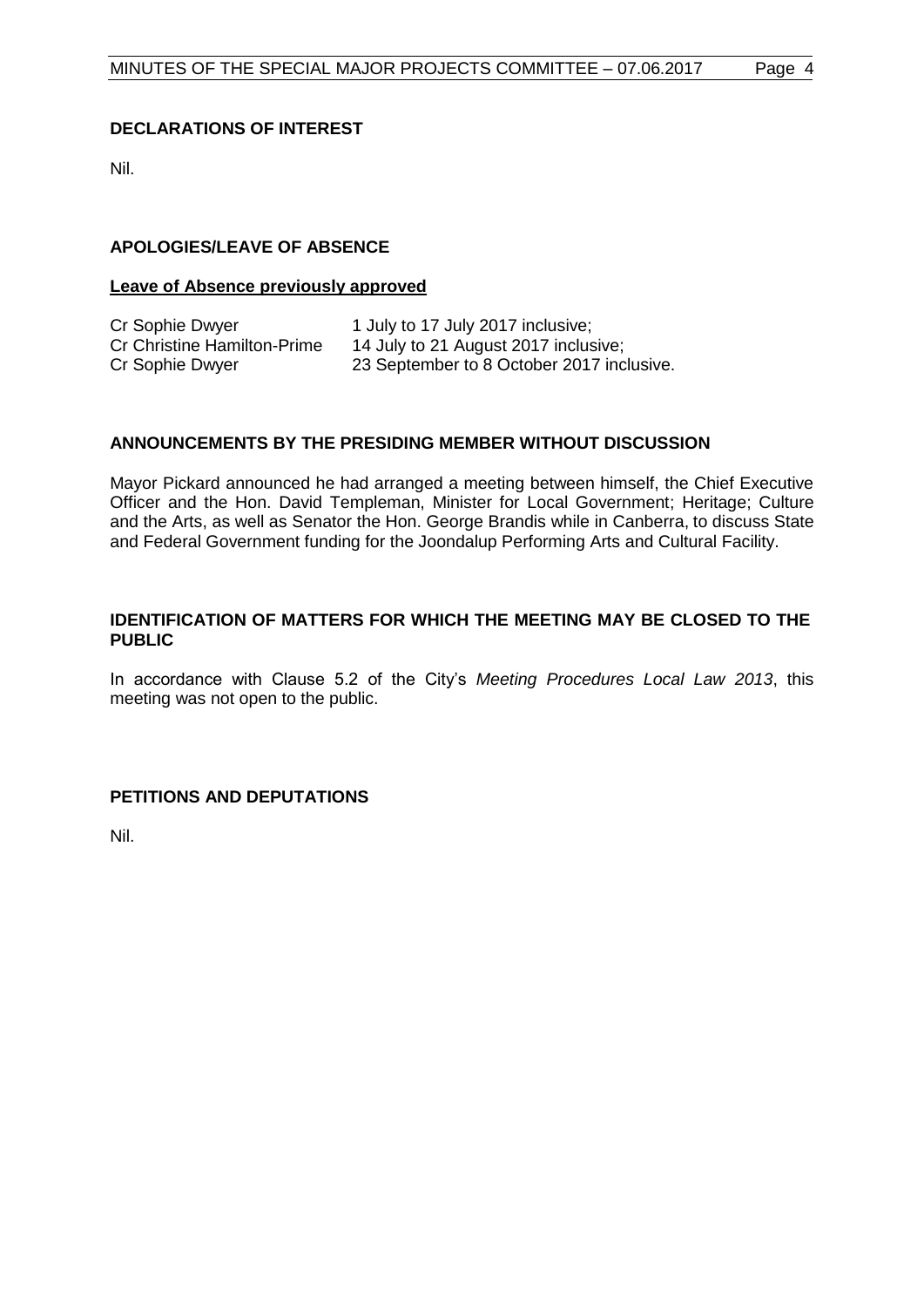## <span id="page-4-0"></span>**REPORTS**

## <span id="page-4-1"></span>**ITEM 1 JOONDALUP PERFORMING ARTS AND CULTURAL FACILITY - BUSINESS CASE COMMUNITY CONSULTATION RESULTS AND PROJECT PROGRESSION OPTIONS**

| <b>WARD</b>                           | <b>North</b>                                    |                                                                                                                                                                             |
|---------------------------------------|-------------------------------------------------|-----------------------------------------------------------------------------------------------------------------------------------------------------------------------------|
| <b>RESPONSIBLE</b><br><b>DIRECTOR</b> | Mr Garry Hunt<br><b>Chief Executive Officer</b> |                                                                                                                                                                             |
| <b>FILE NUMBER</b>                    | 75577, 101515                                   |                                                                                                                                                                             |
| <b>ATTACHMENT</b>                     | Attachment 1                                    | Joondalup Performing Arts and Cultural<br>Facility - Business Case - Consultation<br><b>Analysis Report</b>                                                                 |
| <b>AUTHORITY / DISCRETION</b>         | amending budget                                 | Executive - The substantial direction setting and oversight<br>role of Council, such as adopting plans and reports,<br>accepting tenders, directing operations, setting and |

#### **PURPOSE**

For Council to note the outcomes of community consultation on the Joondalup Performing Arts and Cultural Facility (JPACF) Business Case and to consider the options in relation to the progression of the JPACF Project.

#### **EXECUTIVE SUMMARY**

At its special meeting held on 1 February 2017 (JSC01-02/17 refers) Council resolved in part to endorse the JPACF Business Case for the purpose of community consultation and noted a report would be provided to Council in June 2017 detailing the results of the community consultation process and to determine whether or not to proceed with the construction of the JPACF.

The community consultation process commenced on 16 February 2017 and ended on 30 March 2017 and was run in accordance with the endorsed communications plan and the City's *Community Engagement Protocol*.

A detailed analysis of the community consultation results is provided in Attachment 1 to this Report.

The City collected 1,542 valid responses throughout the 42 day consultation period. Of the valid responses received 48.0% (740) indicated support for the proposed JPACF Business Case and project, while 41.9% (646) indicated opposition, 3.0% were unsure and 7.1% did not respond to the particular question. Of the total number of responses received 13.4% (238) were deemed invalid due to duplicate entries from the same household (215) or no contact details were provided (Table 8 in Attachment 1 refers).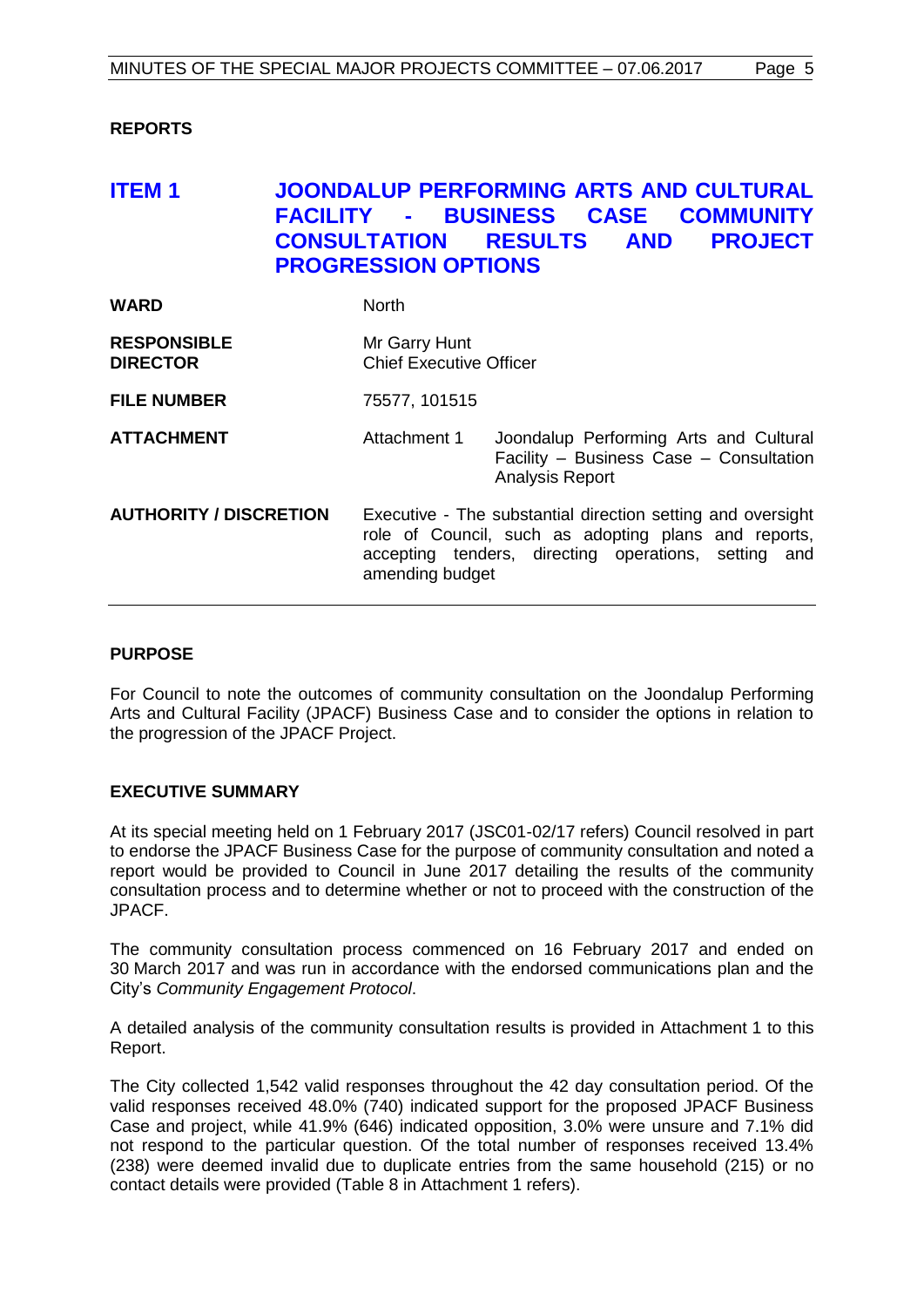From the valid responses 1,289 identified themselves as residents or ratepayers of the City. 40.4% (520) of the residents and ratepayers expressed their support while 49.4% (638) indicated opposition (Table 10 in Attachment 1 refers).

Of the remainder of the valid responses, 246 indicated that they reside outside of the City and were not residents or ratepayers, with a split of 87.4% (215) expressing support while 2.4% (6) recorded their opposition (Table 11 in Attachment 1 refers).

If Council decides to proceed with the project there are several options regarding project implementation and timing to be considered. Should Council decide to proceed, the recommended option is to progress with the Design Development phase as outlined in the project program included in the JPACF Business Case. Council also has the option not to proceed with the project.

*It is therefore recommended that Council:*

- *1 NOTES the results of the community consultation on the Joondalup Performing Arts and Cultural Facility Business Case as detailed in Attachment 1 to this Report;*
- *2 REQUESTS the Chief Executive Officer to initiate the Design Development phase of the project as outlined in the project program in the Joondalup Performing Arts and Cultural Facility Business Case and as detailed in this Report;*
- *3 NOTES that the City will continue to investigate funding opportunities from the State Government and other external sources prior to a decision being made to progress to construction of the Joondalup Performing Arts and Cultural Facility;*
- *4 NOTES that the City will engage the services of a Project Director to assist the City with implementation of the Design Development phase of the project;*
- *5 NOTES that a review of the Business Case will be undertaken parallel to the Design Development phase of the project. A refined Business Case will be presented to Council at an appropriate stage of the Design Development phase to enable a decision to be made to progress to construction of the Joondalup Performing Arts and Cultural Facility;*
- *6 NOTES that the Risk Management Plan will be reviewed and updated.*

## **BACKGROUND**

At its special meeting held on 1 February 2017 (JSC01-02/17 refers), Council resolved that it:

- *"1 ENDORSES the refined Joondalup Performing Arts and Cultural Facility Business Case, dated January 2017 for the purpose of advertising for public comment, subject to formatting and grammatical changes being made to the business case prior to public comment;*
- *2 REQUESTS the draft communications plan be modified as follows:*
	- *2.1 the inclusion of two community forums;*
	- *2.2 the community consultation brochure being modified to reflect:*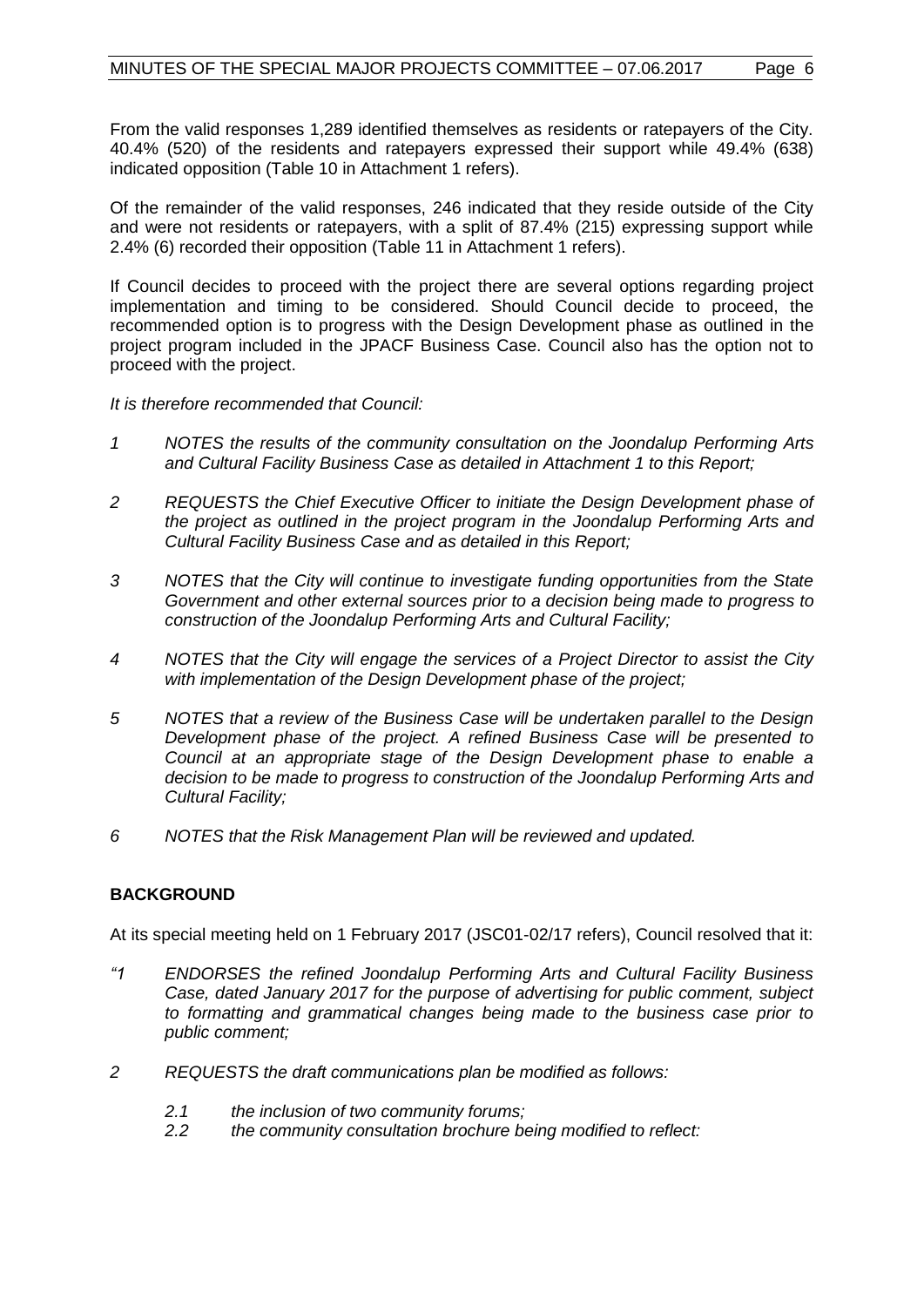- *2.2.1 the purpose of the facility;*
- *2.2.2 a detailed schedule identifying:*
	- *2.2.2.1 costs per household;*
	- *2.2.2.2 social return on investment;*
	- *2.2.2.3 comparative subsidies;*
	- *2.2.2.4 economic return on investment;*
	- *2.2.2.5 benefit cost ratio;*
- *2.3 the FAQ document including information concerning benefits of the proposal, cost per household, financial impact and how the City has financially planned for this project, including how business model efficiencies have been implemented as part of the preparation of this project;*
- *3 NOTES that the public comment period will run for 42 days commencing on 16 February 2017 and closing on 30 March 2017;*
- *4 NOTES that the Joondalup Performing Arts and Cultural Facility Business Case is predicated on the full utilisation of Tamala Park land sale proceeds;*
- *5 REQUESTS the community consultation material being viewed by Mayor Troy Pickard and the Presiding Member of the Finance Committee, Cr Tom McLean prior to it being released to the public;*
- *6 NOTES that a further report will be provided to Council in June 2017 detailing the results of the community consultation process to determine whether or not to proceed with the construction of the Joondalup Performing Arts and Cultural Facility."*

At its meeting held on 13 March 2017 the Major Projects Committee (Committee) received a verbal update from the Chief Executive Officer on the progress of the JPACF community consultation process (Item 4 refers).

At its meeting held on 8 May 2017 the Committee noted a status report on the JPACF project (Item 3 refers). The report provided a sequential update on the community consultation process, presentations to stakeholders and community forums held. The Committee also noted that options to progress the project have been identified for investigation in the event that Council decides to proceed to the next phase of the project.

## **DETAILS**

## **Community Consultation**

The community consultation process was advertised for 42 days in accordance with the endorsed communications plan, commencing on 16 February 2017 via the following means:

- *Joondalup Times* and *Joondalup Weekender* newspaper adverts.
- Online information.
- Social media.
- A mail-out of approximately 72,500 letters, with accompanying brochures was sent to all occupiers of City residential and commercial premises, ratepayers and key stakeholders.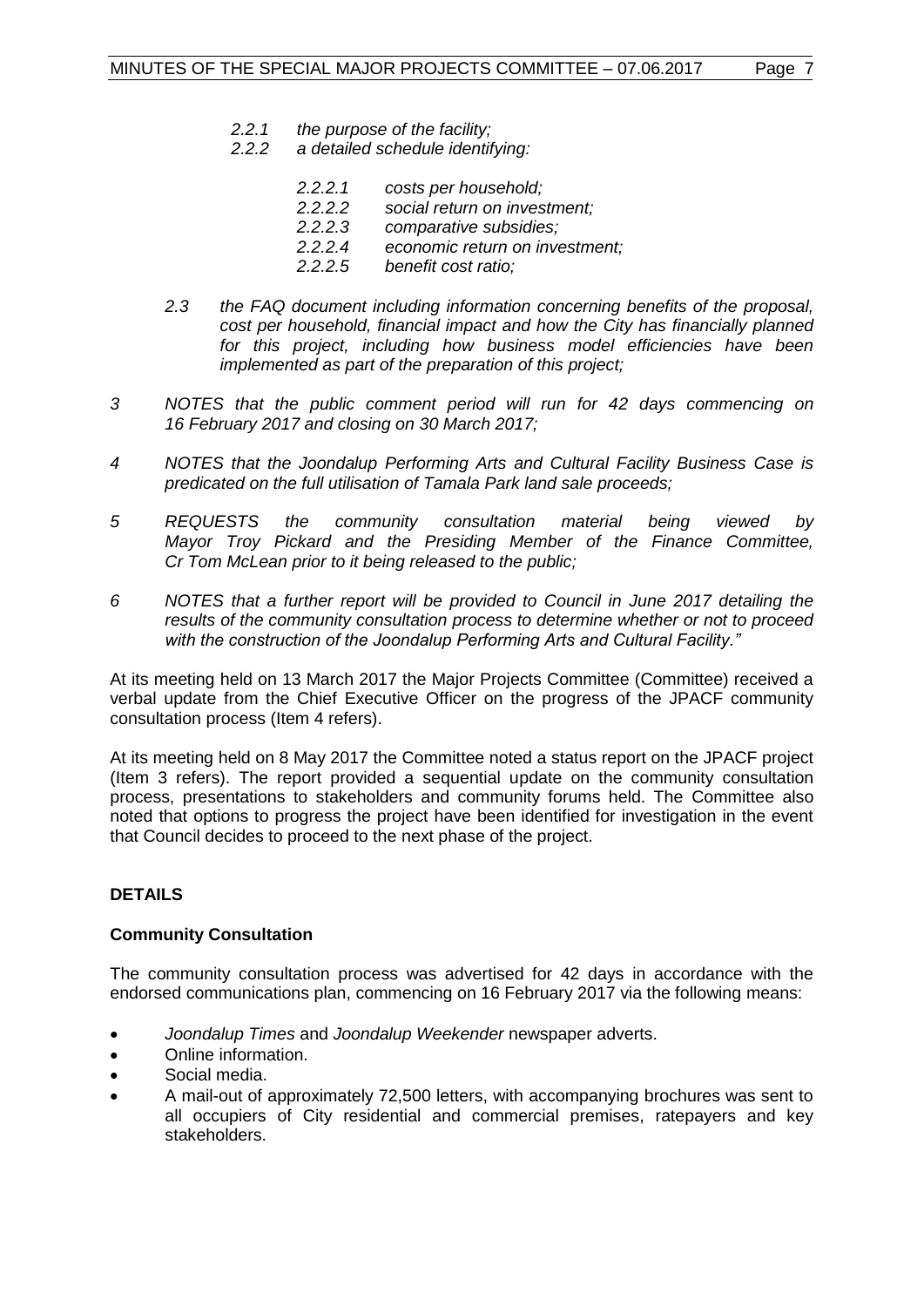#### *Presentations*

The City presented details of the JPACF project and Business Case to representatives of the WA Liberal and Labor Parties, separately, on 6 February 2017.

The City provided three presentations on details of the JPACF project and Business Case to key stakeholders, schools and arts group representatives – on 13 February 2017 and one on 23 February 2017.

#### *Community Forums*

In accordance with Council's resolution, the City held two community forums on the JPACF Business Case:

- Thursday 23 March 2017, 6.00pm 7.30pm Warwick Hall, Warwick Grove, 12 Dorchester Ave, Warwick.
- Tuesday 28 March 2017, 6.00pm -7.30pm Joondalup Reception Centre, 102 Boas Ave, Joondalup.

The forums were advertised on the City's website, in the *Joondalup Weekender*, on social media and on display screens in some City owned buildings. Twenty eight people were registered as attending the Warwick forum and 45 people were registered as attending the Joondalup forum.

The community consultation process was run in accordance with the endorsed communications plan and ended on 30 March 2017. For a comment form to be valid, contact details of the respondent needed to be provided and only one survey form was accepted per household / club / group or organisation. For community consultation processes of this nature the number of valid responses received, as quantified below, is satisfactory and considered representative of the total sample size.

The City collected 1,542 valid responses throughout the 42 day consultation period. 48% (740) of the valid responses indicated support for the proposed JPACF project and Business Case, while 41.9% (646) indicated opposition, 3% were unsure and 7.1% did not respond to the particular question (Table 8 in Attachment 1 refers).

A total of 238 (13.4%) responses were deemed invalid due to duplicate entries from the same household (215) or the omission of contact details. The survey form indicated that contact details must be provided to ensure the response was valid and that only one response per household was acceptable.

From the valid responses 1,289 identified themselves as residents or ratepayers of the City. 40.4% (520) of the residents and ratepayers expressed their support while 49.4% (638) indicated opposition (Table 10 in Attachment 1 refers).

The City received 246 responses from people who reside outside of the City and are not residents or ratepayers. Of these, 87.4% (215) were supportive of the project while 2.5% (6) indicated their opposition (Table 11 in Attachment 1 refers).

Also of note is that of the 626 respondents aged 49 years and under, 63.6% expressed support and 25.9% opposed. Of the 893 respondents aged 50+ years, 38.0% expressed support and 52.5% opposed. The respondents not captured in the results above either indicated they were unsure or they did not answer the question.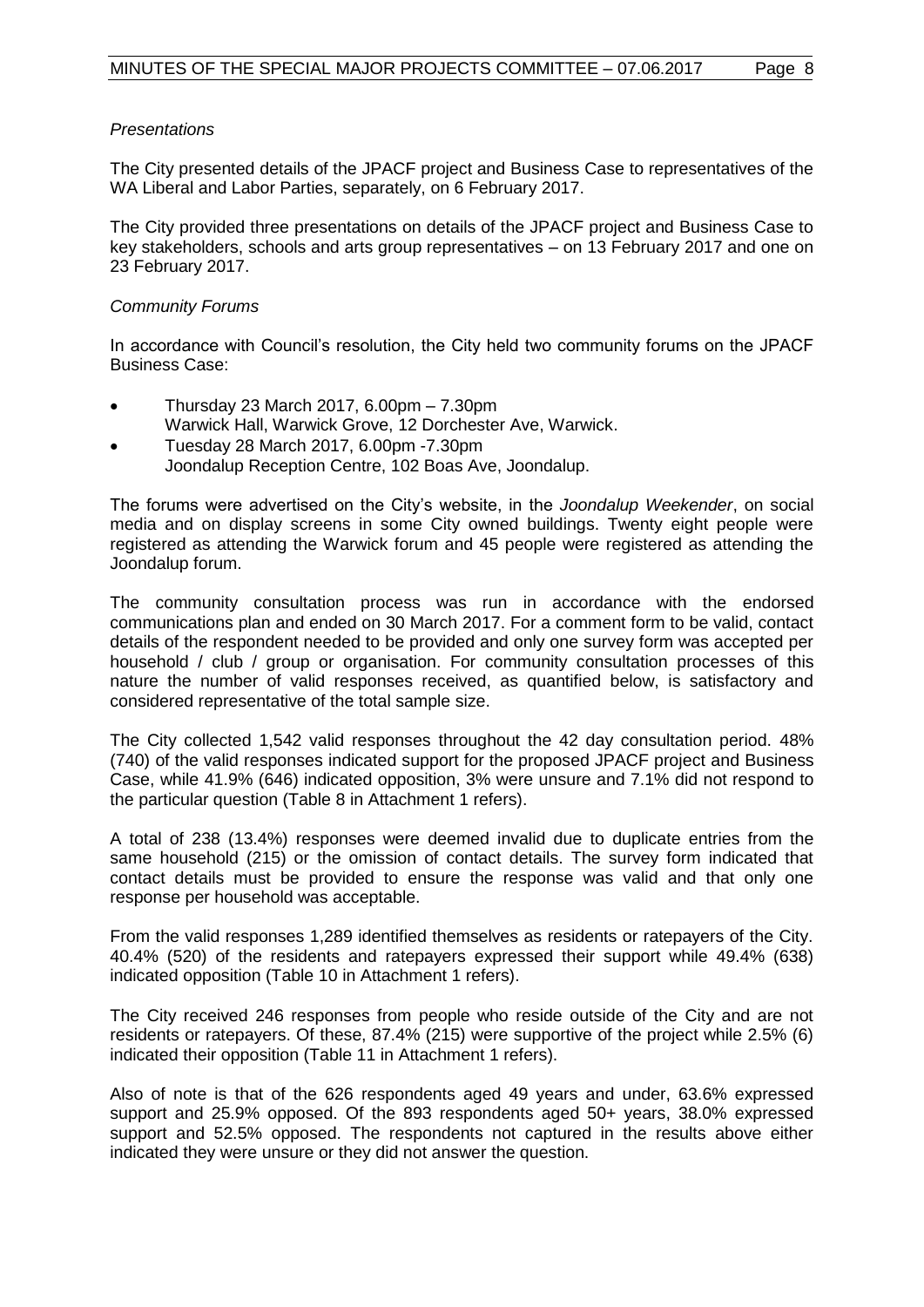A detailed analysis of the community consultation results is provided in Attachment 1 to this Report.

### Project Progression Options

At its meeting held on 8 May 2017 (Item 3 refers) the Committee noted that options to progress the project had been identified for investigation in the event that Council decide to proceed to the next phase of the project.

In broad terms these investigations include research into:

- Development of delivery models including identification of a scope for the Project Director (PD).
- Facility management models including programming and fee structures.
- Risk management and mitigation.
- Project program and schedule review.
- Improve cost accuracy through the Design Development phase to enhance funding opportunities including sponsorships and capital grant funding.

Council has an option of proceeding with the next stage of the design process, being the Design Development phase, concurrent with the above.

The outcome of the Design Development phase will be a Design Development report which will better inform the Business Case and allow Council to more accurately assess the overall costs of the development, while also providing a greater level of detail in the design.

The option to progress to the Design Development phase does not commit Council to proceeding with the overall development.

As part of the Design Development phase the City proposes to engage a PD to represent the City's interests.

The role and responsibility of a PD is to value add to the project delivery, inclusive of the architectural design process. The PD role is to review and recommend a project procurement strategy to optimise value for money, reduce risks, provide for innovation, maintain budgets, control contract performance, and to provide strategic, independent, expert, transparent leadership and reporting for the project.

The various stages of the project are outlined in the Business Case and have been developed in consultation with the project architects and project architectural advisor. A PD engaged by the City would review and further inform the project program and make recommendations on appropriate project implementation and procurement options.

ARM Architecture recently provided the City with a reviewed scope of works and fee proposal for the Design Development phase. The scope includes ARM Architecture acting as lead consultant with all sub-consultants (approximately 20) being engaged by them. The sub-consultant team is the same as that involved in the schematic design phase.

The deliverables for the Design Development phase will be a Design Development report which will follow the same structure as the completed schematic design report, adding more detail to the sections as summarised below:

- Schedule of feedback received and design changes since the schematic design report.
- Schedule of issues yet to be resolved and action proposed to resolve them.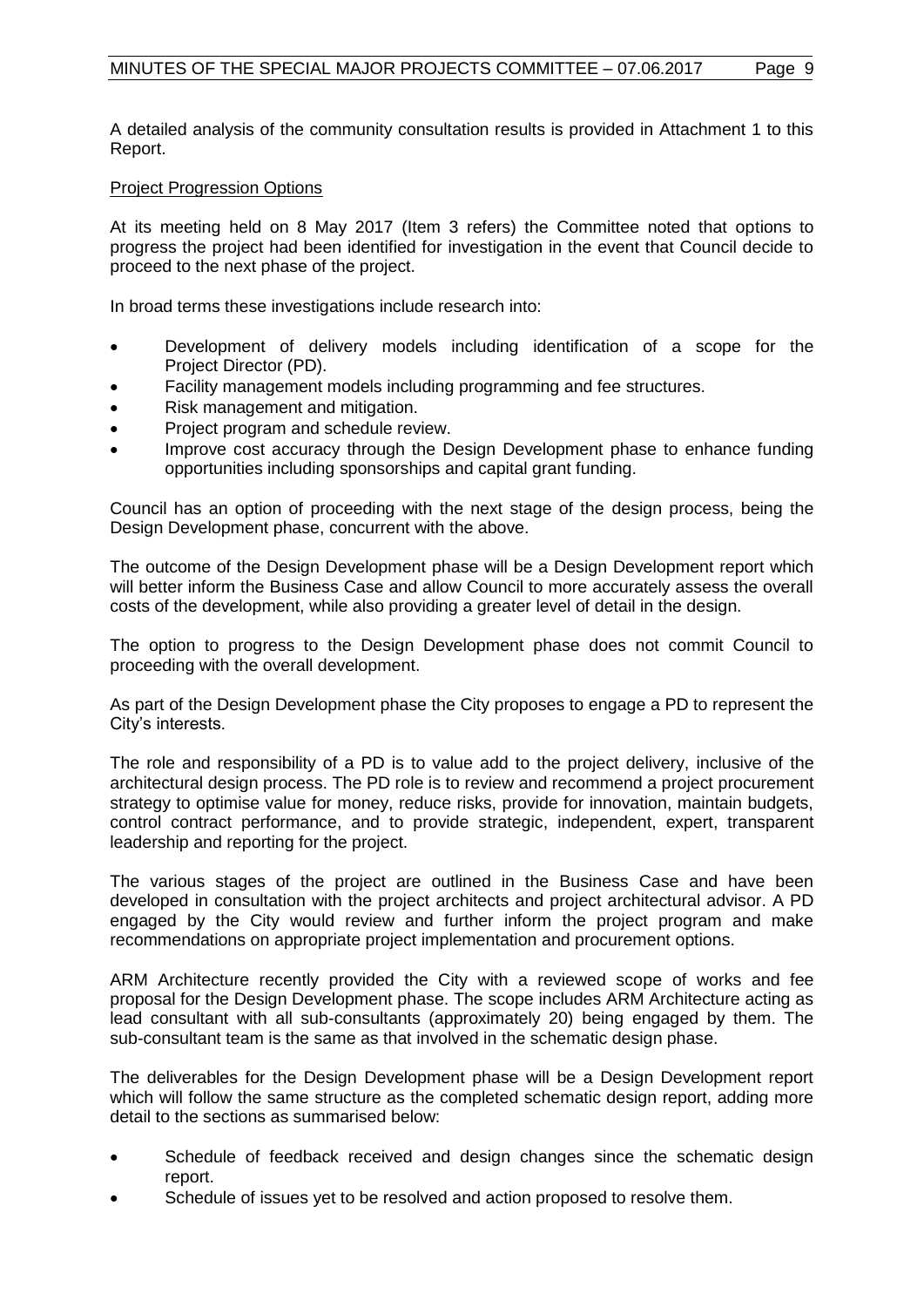- Descriptions of each functional area/room will include materials and finishes, proposed furniture, and indicative 3D views.
- Design Development architectural drawings, including site plan, all floor plans, ceiling plans, elevations and building sections at 1:100, as well as key sections and details at a larger scale.
- Rendered views.
- Exterior and interior materials schedules (including samples board), planting schedule, fixtures and equipment schedule, furniture schedule.
- Design Development reports from all sub-consultants, including drawing sets where relevant.
- Room data sheets.

The Design Development report will include input from the following disciplines:

- Architecture.
- Theatre + AV design.
- Acoustic engineering.
- Quantity surveyor.
- Landscape architecture.
- Structural engineering.
- Civil engineering.
- Electrical engineering.
- Lift engineering.
- Mechanical engineering.
- Hydraulics / fire services.
- Fire engineering.
- Environmentally sustainable development.
- Transport.
- Façade engineering.
- Building certification.
- Specialist lighting.
- **•** Geotechnical.
- Irrigation.
- Signage and way-finding.

The fee for architectural services for the Design Development phase (including sub-consultant fees) is estimated at \$1.7 million (excl. GST). The proposed fees are included in the proposed 2017-18 JPACF project budget and forms part of the overall JPACF capital cost of \$99.7 million (today's dollars) as outlined in the JPACF Business Case and the City's *20 Year Strategic Financial Plan*.

Part of the City's ongoing investigations into benchmark facilities includes the Cairns Regional Council's Performing Arts Centre which is currently under construction. This project is due for completion in late 2018.The centre consists of a 940 seat main auditorium and a 400 seat secondary performance space. The total cost is \$76.5 million of which \$10 million is being funded by the Federal Government and \$15 million from the Queensland State Government. The remainder is being funded by the Cairns Regional Council. It should be noted that the JPACF differs from the Cairns Performing Arts Centre in that the JPACF is an 'Art Box' facility containing a dedicated art gallery, conferencing and exhibition spaces, community spaces, the Jinan Garden, and multi-storey car parking.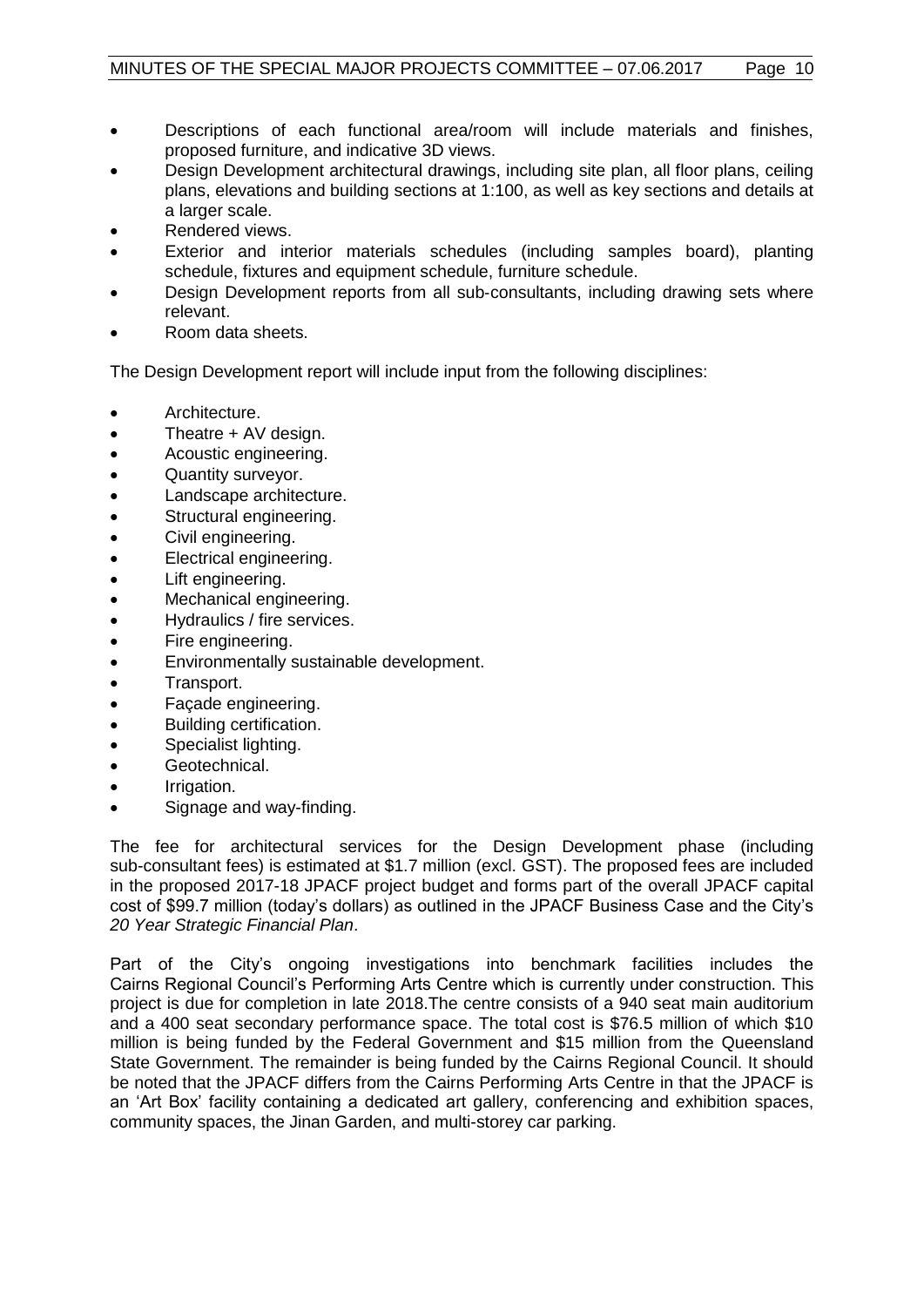#### **Issues and options considered**

In considering the progress of the JPACF project Council can either progress one of the following:

- Note the results of the community consultation and defer the project pending further investigations and a successful attempt to secure external funding for the project. It should be noted that the recommended design and documentation phase will refine and improve the accuracy of the costs, as required by funding sources previously approached.
- Note the results of the community consultation and proceed with the Design Development stage as outlined in this report and the JPACF Business Case, before reconsidering whether to progress the project at an appropriate stage as recommended by a PD, which is the recommended option. As noted above, this phase will refine and improve the full cost implications of the project and with the appointment of a PD provide independent, expert management of the project. This option is considered the most cost effective for the City and is recommended.
- Note the results of the community consultation and proceed with the construction of the project. This option is not supported at this time.

#### **Legislation / Strategic Community Plan / policy implications**

| Legislation                     | Local Government Act 1995.                                                                                               |
|---------------------------------|--------------------------------------------------------------------------------------------------------------------------|
| <b>Strategic Community Plan</b> |                                                                                                                          |
| <b>Key theme</b>                | Community Wellbeing.                                                                                                     |
| <b>Objective</b>                | Cultural development.                                                                                                    |
| <b>Strategic initiative</b>     | Establish a significant cultural facility with the capacity to<br>attract world-class visual and performing arts events. |
| <b>Policy</b>                   | Community Consultation and Engagement Policy.                                                                            |

#### **Risk management considerations**

A risk management plan outlining the risks apparent to the project has been prepared and is currently being reviewed. Risk management will be thoroughly investigated by the PD, prior to the project proceeding to construction. The financial risks and sensitivities are outlined in the JPACF Business Case.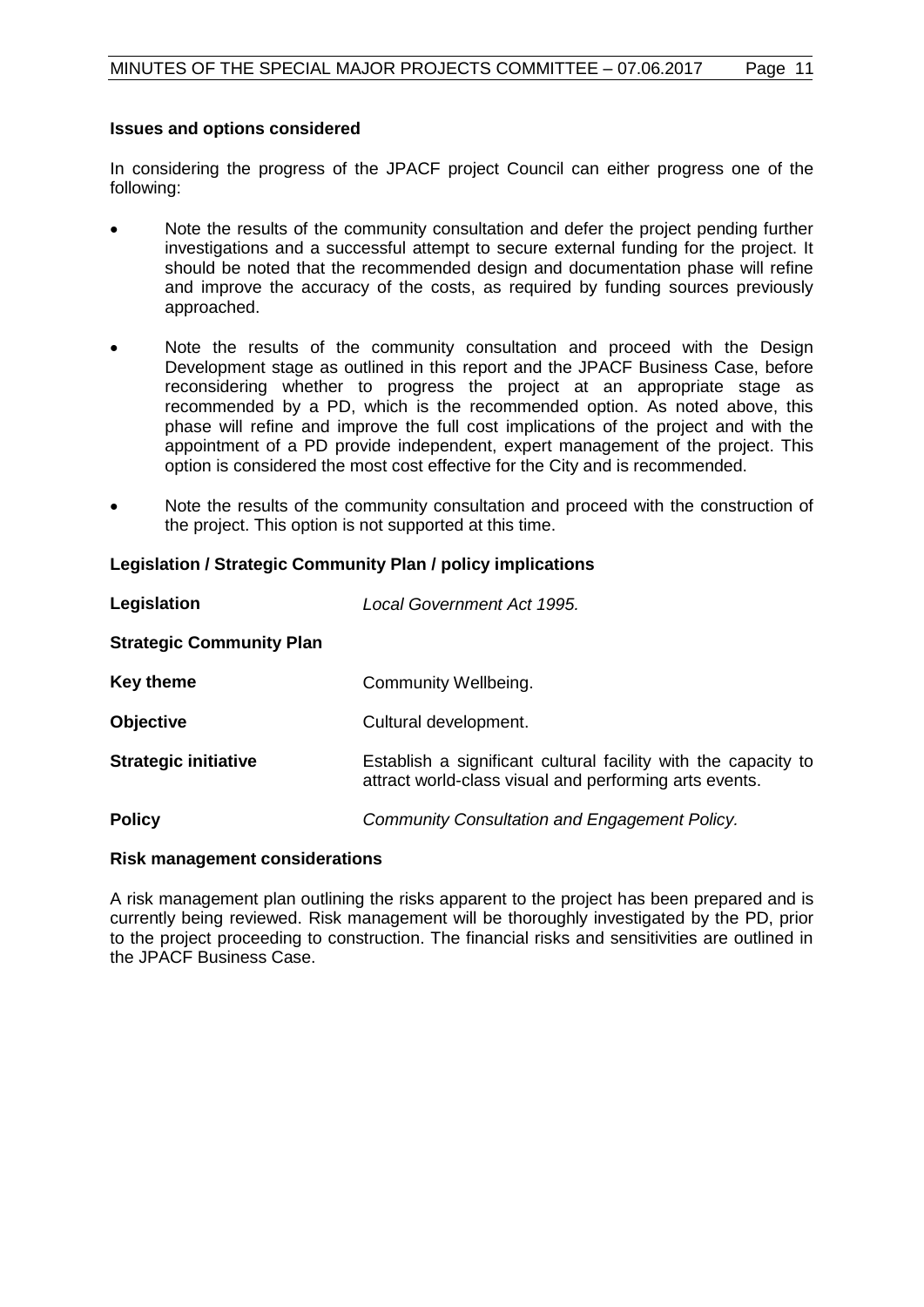## **Financial / budget implications**

Current financial year impact

| Account no.          | 1-210-C1002.                                     |
|----------------------|--------------------------------------------------|
| <b>Budget Item</b>   | Joondalup Performing Arts and Cultural Facility. |
| <b>Budget amount</b> | \$446,270                                        |
| Amount spent to date | \$401,616                                        |
| <b>Balance</b>       | 44.654                                           |

The budget allocated for 2016-17 is for the engagement of expert consultants and other costs associated with project management, site assessment, schematic design fees, Business Case preparation and community consultation.

2017-18 financial year impact

| Account no.            | 1-210-C1002.                                    |
|------------------------|-------------------------------------------------|
| <b>Budget Item</b>     | Joondalup Performing Arts and Cultural Facility |
| <b>Proposed Budget</b> | \$3,788,905                                     |
| amount                 |                                                 |

The proposed budget allocated for 2017-18 is for the engagement of external consultants and other costs associated with the design development, documentation and tendering phases of the project. These costs are incorporated into the City's *20 Year Strategic Financial Plan* and forms part of the estimated capital outlay of \$99.7 million (today's dollars).

#### Future financial year impact

The development of the JPACF will require a significant financial contribution towards the capital cost, ongoing costs and an annual subsidy for the facility's operations.

The capital cost of the facility is estimated to be \$99.7 million in today's dollars. As indicated in the JPACF Business Case, the City will continue to attempt to secure funding from State and Federal Governments as well as other external sources to assist with the capital cost of the facility.

The financial analysis undertaken to date for the JPACF indicates an annual operating subsidy of between \$800,000 and \$900,000 (excluding borrowing costs and depreciation). It should be noted that investigations have indicated that annual operating subsidies for comparable facilities in Australia can exceed \$1 million.

#### **20 Year Strategic Financial**  \$97.4 million. **Plan impact**

#### **Impact year** 2017-18.

All amounts quoted in this report are exclusive of GST.

#### **Regional significance**

The construction of the JPACF will enhance the City Centre as the major commercial, educational, recreational and arts and cultural centre for the northern corridor of the Perth metropolitan area.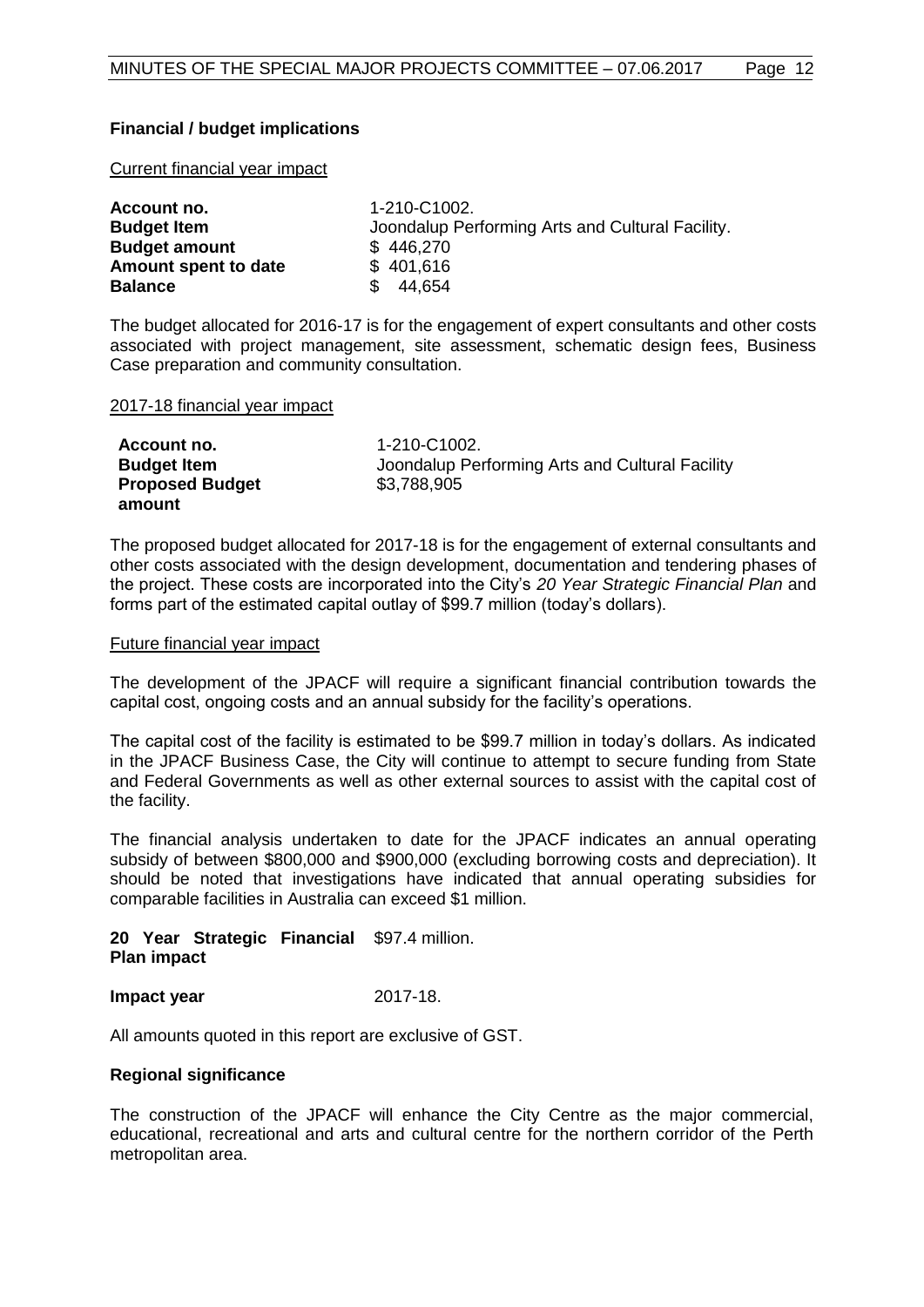## **Sustainability implications**

Sustainability implications have been considered during the Schematic Design phase and have been incorporated into the Business Case for the facility. The consideration of sustainability implications will continue throughout the Design Development phase.

#### **Consultation**

From the early stages of the project the City has continued to consult widely on the JPACF project.

The following consultation has taken place on the project to date:

- In the initial scoping and planning phases of the project a comprehensive survey of various schools, community groups and professional cultural and performing arts performers and artists was undertaken by the City.
- In the preparation of the 2012 Market Analysis and Feasibility Study, numerous performing arts managers, performing arts venues, arts producers, local cultural organisations and existing, school, convention, sporting and learning facility representatives were consulted.
- During the architectural design competition for the concept design, ratepayers, residents and the broader community were given the opportunity to view the four conceptual design submissions and vote and comment on their preferred design. The City received over 450 votes and numerous comments.
- On an ongoing basis the City has consulted with performing arts facility managers, the Department of Culture and the Arts and the Perth Theatre Trust. The City has also liaised with experts in the performing arts, conferencing, events, exhibitions and education sectors.
- From 2011 to 2015 the JPACF project was overseen by the former JPACF Steering Committee which included external members from the Joondalup Learning Precinct, specialist performing arts and cultural experts and members from community arts groups.
- The City has briefed Government and Opposition representatives at both State and Federal level highlighting the local, regional, social and economic benefit of this proposed facility, with the intention of obtaining financial support.
- Throughout the various phases of the project consultants specialising in facility operation and management, architecture and social, economic and financial analysis, have been engaged by the City.
- Community Consultation on the JPACF Business Case was undertaken over a 42 day period from 16 February 2017 to 30 March 2017. An outline of the consultation process is included in the Details sections above and discussed in the comments section below. Attachment 1 provides a comprehensive analysis of the results.

## **COMMENT**

The JPACF will represent a significant milestone in the development of the City. Since the early 1990s the City has prepared numerous plans and studies, culminating in the current design and Business Case.

The construction of a performing arts and cultural facility within the Joondalup City Centre is critical to achieving the City's aspirations of establishing a thriving cultural scene within the City of Joondalup. It will also aid in encouraging greater activity within the City Centre to improve economic growth and investment.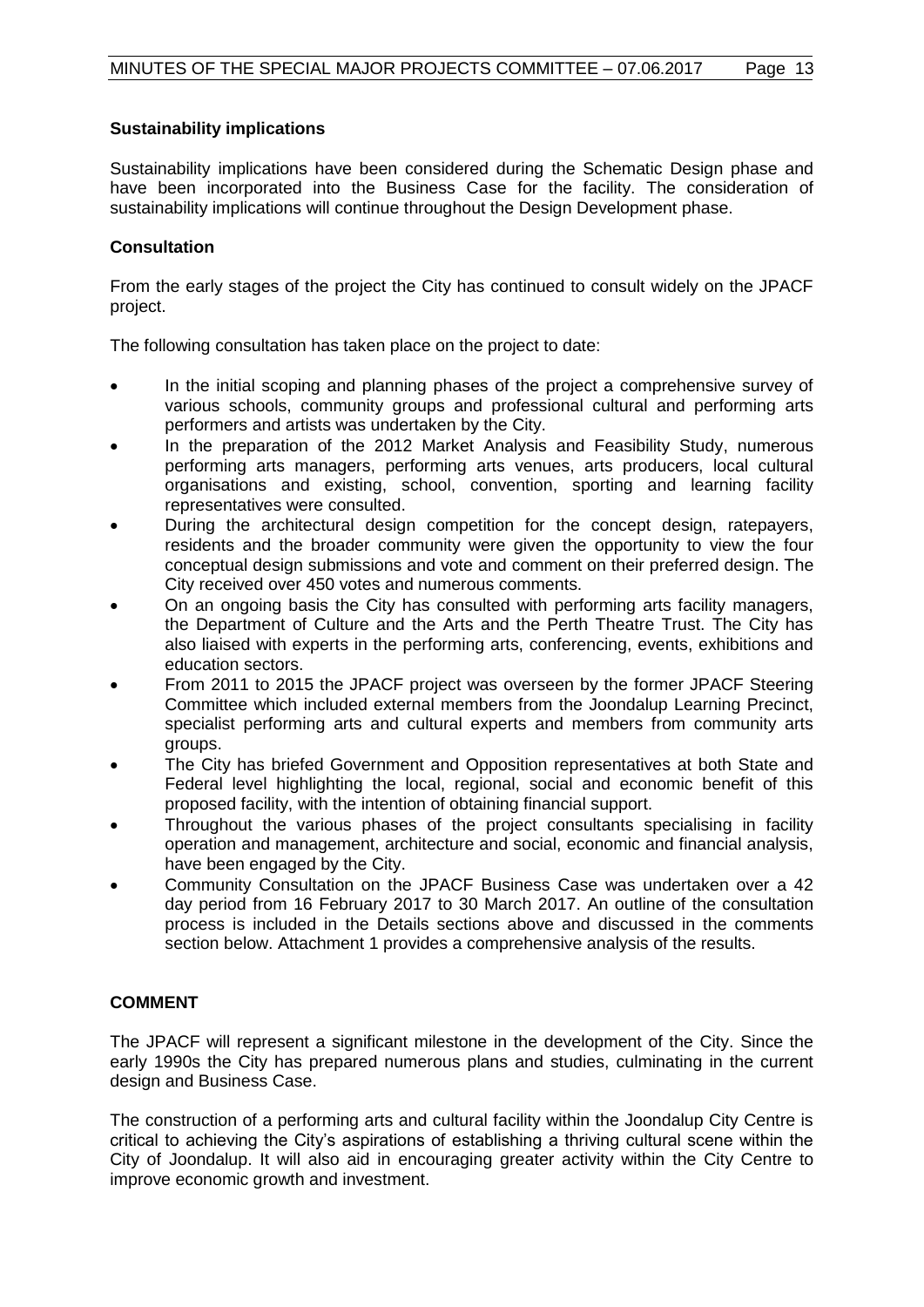The project will result in a significant financial commitment from the City and its ratepayers and the Business Case demonstrates that the project is affordable in terms of capital and ongoing costs. The project is now at a stage where a significant investment decision is required to further progress to Design Development. The completion of detailed design will enable the project to progress to documentation and tendering stage where final costings would be identified prior to a decision to proceed with the construction of the facility.

## **VOTING REQUIREMENTS**

Simple Majority.

**MOVED Cr Hollywood, SECONDED Cr Gobbert that Council:**

- **1 NOTES the results of the community consultation on the Joondalup Performing Arts and Cultural Facility Business Case as detailed in Attachment 1 to this Report;**
- **2 REQUESTS the Chief Executive Officer to initiate the Design Development phase of the project as outlined in the project program in the Joondalup Performing Arts and Cultural Facility Business Case and as detailed in this Report;**
- **3 NOTES that the City will continue to investigate funding opportunities from the State Government and other external sources prior to a decision being made to progress to construction of the Joondalup Performing Arts and Cultural Facility;**
- **4 NOTES that the City will engage the services of a Project Director to assist the City with implementation of the Design Development phase of the project;**
- **5 NOTES that a review of the Business Case will be undertaken parallel to the Design Development phase of the project. A refined Business Case will be presented to Council at an appropriate stage of the Design Development phase to enable a decision to be made to progress to construction of the Joondalup Performing Arts and Cultural Facility;**
- **6 NOTES that the** *Risk Management Plan* **will be reviewed and updated.**

#### The Motion was Put and **CARRIED** (4/3)

**In favour of the Motion:** Mayor Pickard, Crs Chester, Gobbert and Hollywood. **Against the Motion:** Crs Fishwick, Jones and Norman.

*Appendix 1 refers*

*[To access this attachment on electronic document, click here: Attach1agnMPC170606.pdf](http://www.joondalup.wa.gov.au/files/committees/MAPC/2017/Attach1agnMPC170606.pdf)*